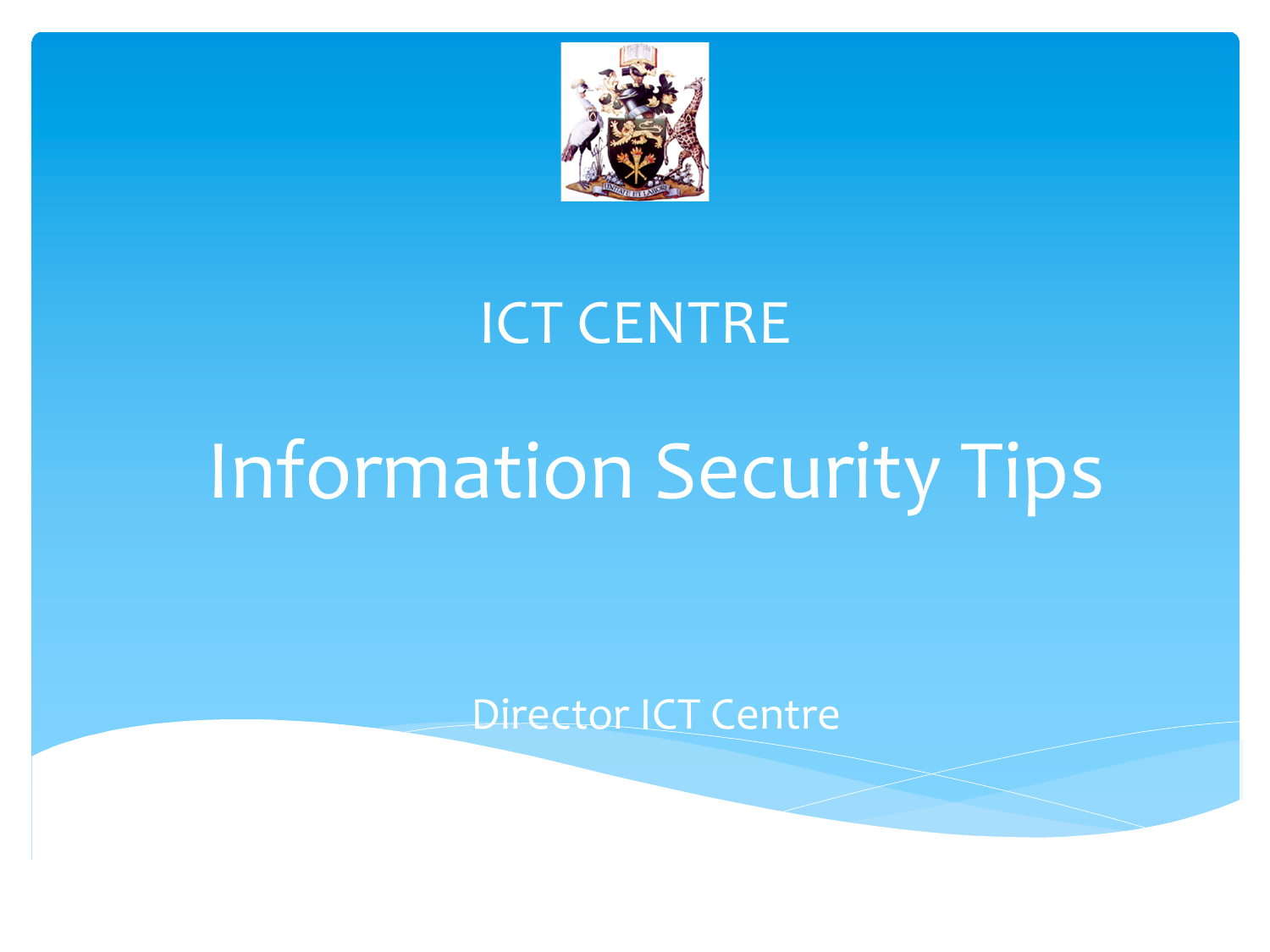

### **Introduction**



• This Tips are based on ISO/IEC 27001 Standard

- This standard provides best practice recommendations on information security management, risks and controls within the context of an overall Information Security Management System (ISMS)
- ISO/IEC 27001 is a framework that helps an organization protect information such as financial data, intellectual property or sensitive customer information
- It helps an organization to identify risks and puts in place appropriate security measures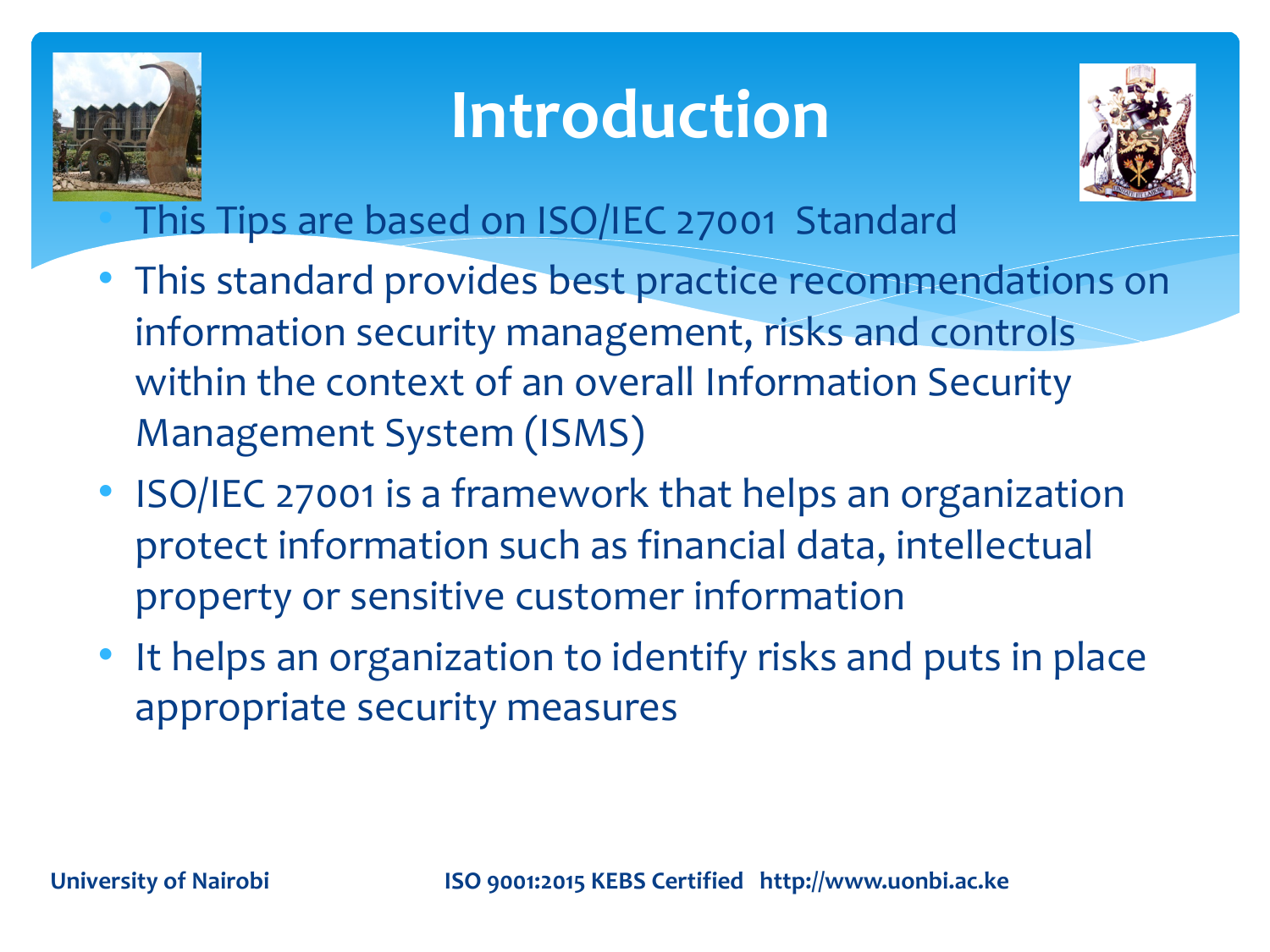

### **ISO/IEC 27000 Series**



ISMS Family of Standards published jointly the International Organization for Standardization (ISO) and the International Electrotechnical Commission (IEC)

• Provides best practice recommendations on information security management, risks and controls within the context of an overall information security management system (ISMS)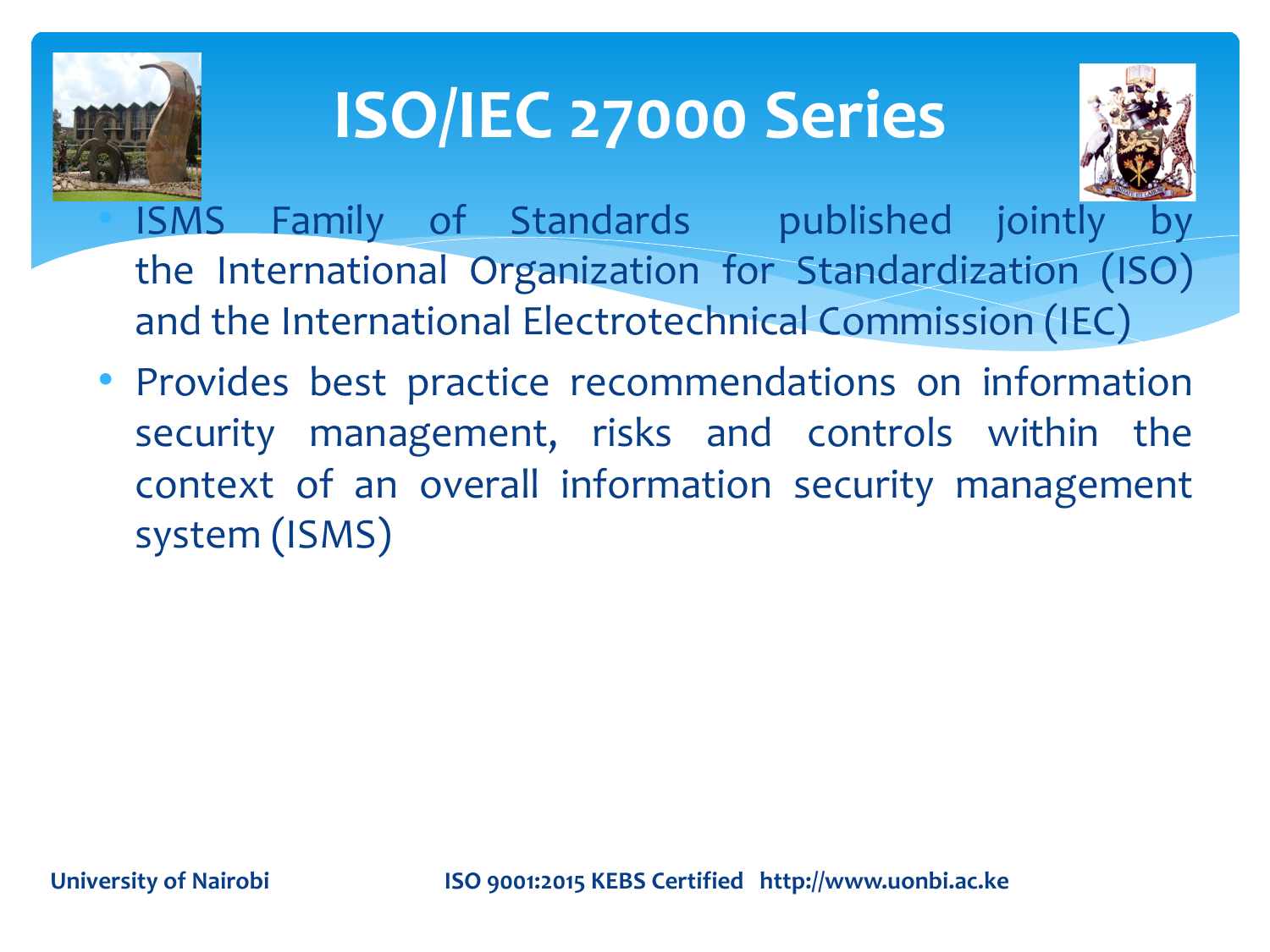

# **ISO/IEC 27000 Series**



- 
- \* ISO/IEC 27001 Requirements
- \* ISO/IEC 27002 Code of Conduct
- 
- \* ISO/IEC 27004 Measurements
- \* ISO/IEC 27005 Risk Management
- \* ISO/IEC 27006 Certification Guide
- Auditing
- \* ISO/IEC TR 27008 Technical Auditing
- \* ISO/IEC TR 27008 Security Controls
- 
- 
- 
- 
- \* ISO/IEC TR 27015 Financial Services
- \* ISO/IEC 27000 Overview and Vocabulary
	-
	-
- \* ISO/IEC 27003 Implementation Guide
	-
	-
	-
- \* ISO/IEC 27007 Management System
	-
	-
- \* ISO/IEC 27010 Inter-organizational Comm
- \* ISO/IEC 27011 Telecomm Organizations
- \* ISO/IEC 27013 Integrated Implementation
- \* ISO/IEC 27014 Info Security Governance
	-
- -
	-
	-
	-
	-
	-
	- ISO/IEC 27017 Cloud Services **ISO/IEC 27018** Cloud Privacy **ISO/IEC TR 27019** Process Control in Energy \* ISO/IEC 27031 Business Continuity \* ISO/IEC 27032 Cybersecurity \* ISO/IEC 27033 1-6 Network Security \* ISO/IEC 27034 1-2 Application Security \* ISO/IEC 27035 Incident Management \* ISO/IEC 27036 1-3 Security for Supply Chain \* ISO/IEC 27037 Digital Forensics \* ISO/IEC 27038 Redaction Of Digital Docs \* ISO/IEC 27039 Intrusion Prevention \* ISO/IEC 27040 Storage Security \* ISO/IEC 27041 Investigation Assurance \* ISO/IEC 27042 Analyzing Digital Evidence \* ISO/IEC 27043 Incident Investigation

**University of Nairobi ISO 9001:2015 KEBS Certified http://www.uonbi.ac.ke**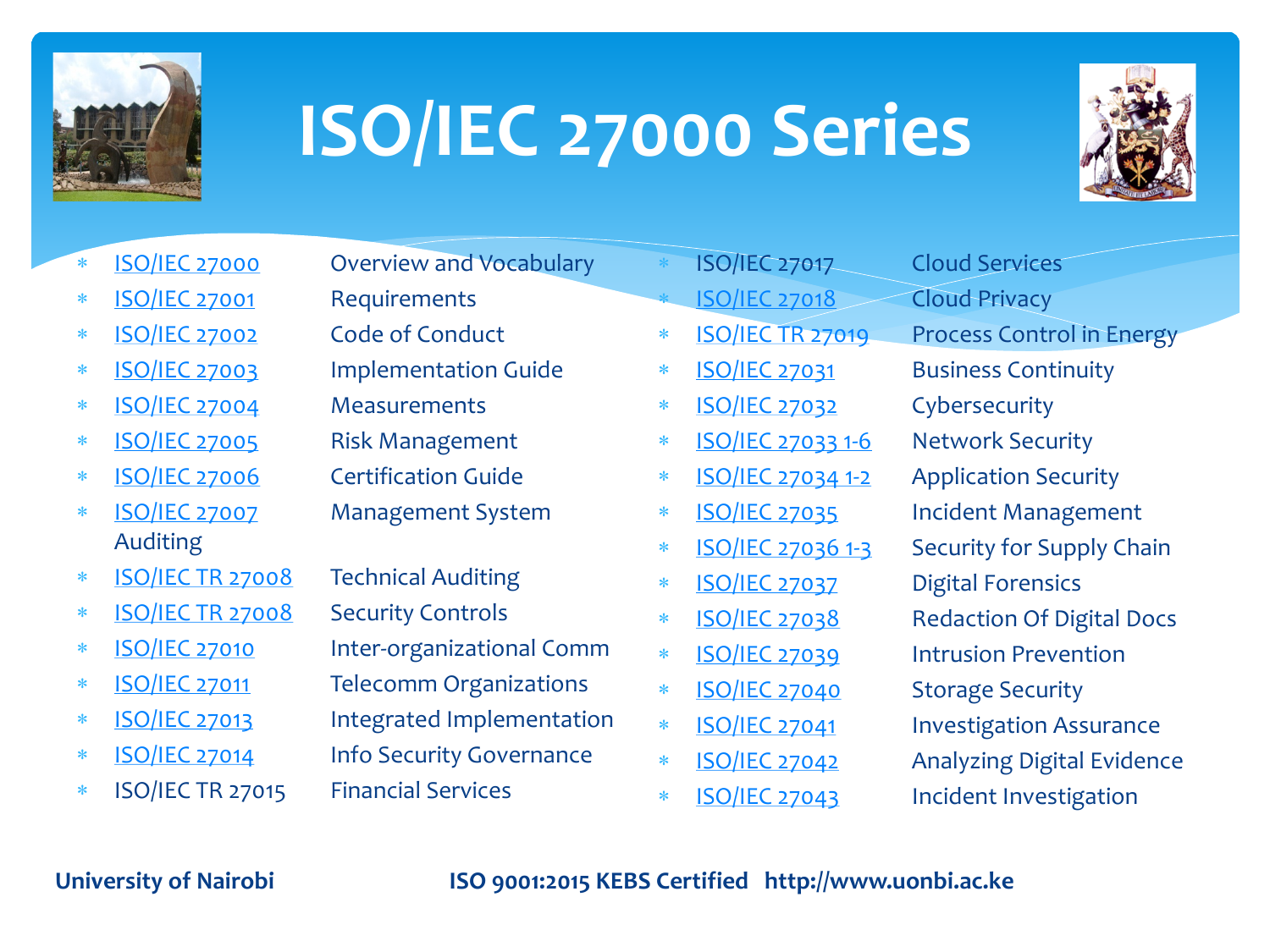



#### • **Clause 1: Scope**

- **Clause 2: Normative references - contained in ISO/ IEC 27000**
- **Clause 3: Terms and definitions - ISO/IEC 27000**
- **Clause 4: Context of the Organization**
- **Clause 5: Leadership**
- **Clause 6: Planning**
- **Clause 7: Support**
- **Clause 8: Operation**
- **Clause 9: Performance Evaluation**
- **Clause 10: Improvement**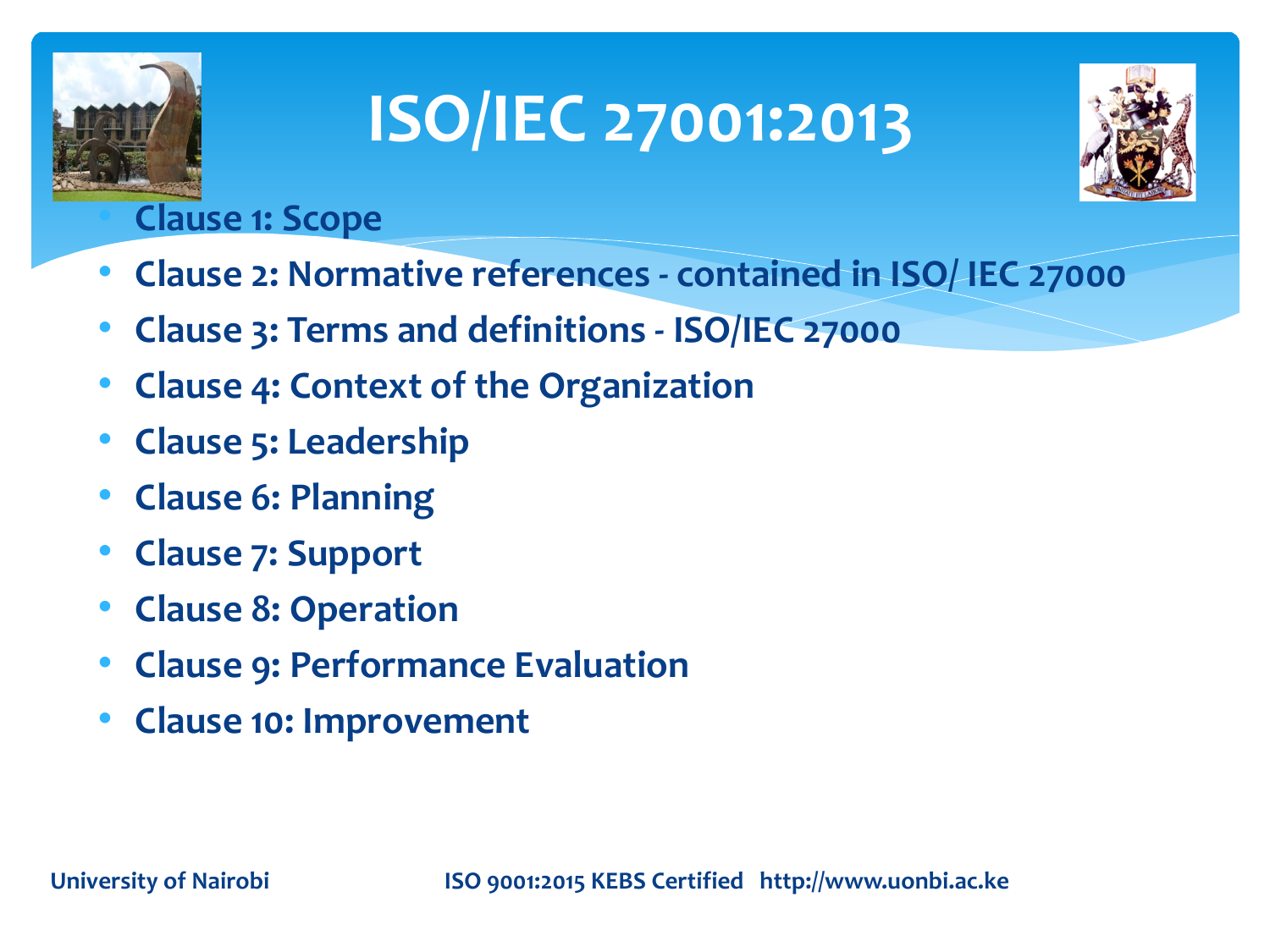



#### **Clause 4: Context of the Organization**

- This is the clause that establishes the context of the organization and the effects on the ISMS
- The starting point is to identify all external and internal issues relevant to your organization and your information or information that is entrusted to you by 3rd parties
- Establish all interested parties and stakeholders and how they are relevant to the information
- Identify requirements for interested parties which could include legal, regulatory or contractual obligations.
- Show how you establish, implement, maintain and continually improve the ISMS in relation to the standard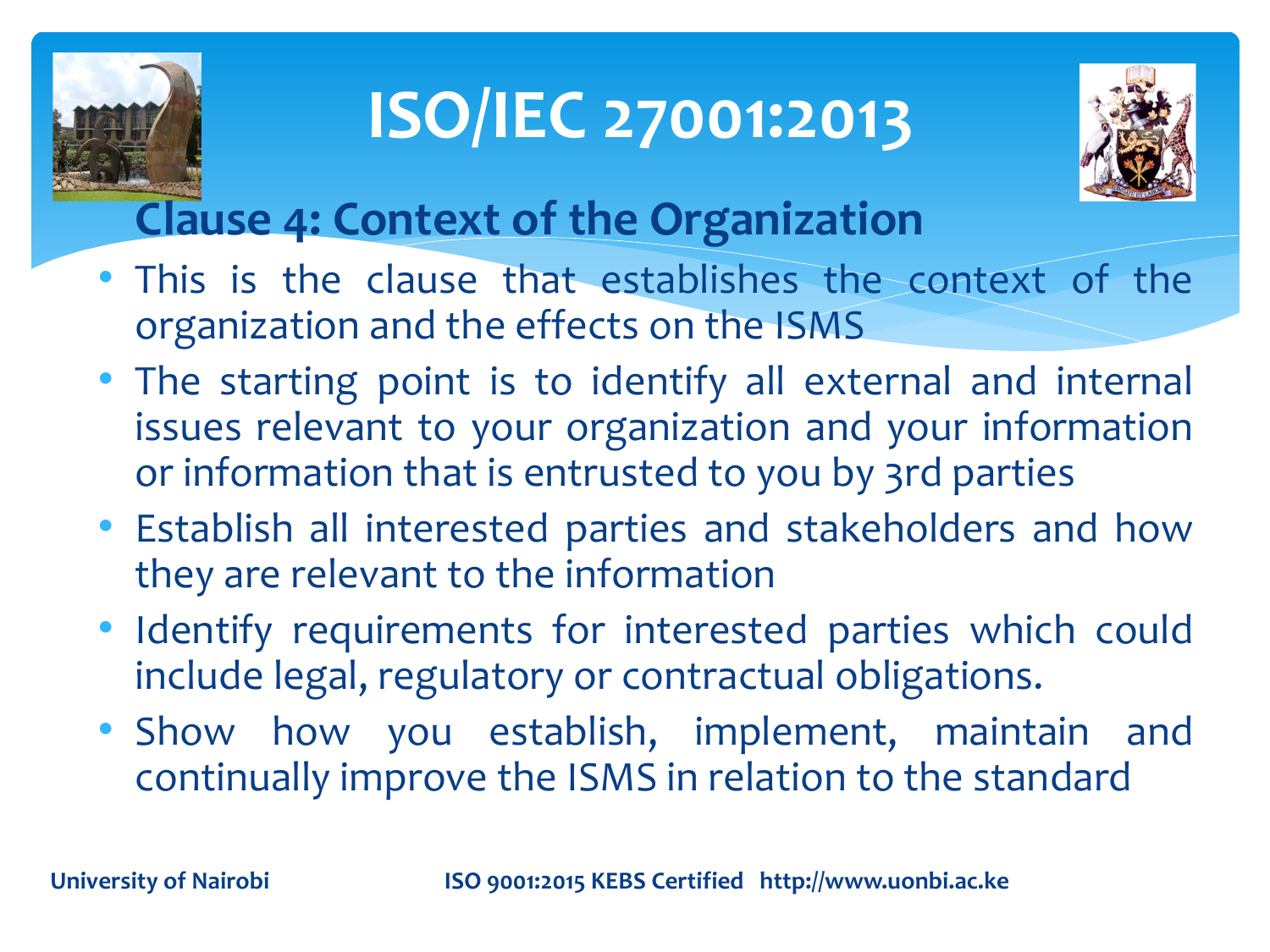



#### **Clause 5: Leadership**

- Top management need to establish the ISMS and information security policy, ensuring it is compatible with the strategic direction of the organization
- Top management need to make sure that Info Sec Policy is available, communicated, maintained and understood by all parties
- Top management must ensure that the ISMS is continually improved and that direction and support are given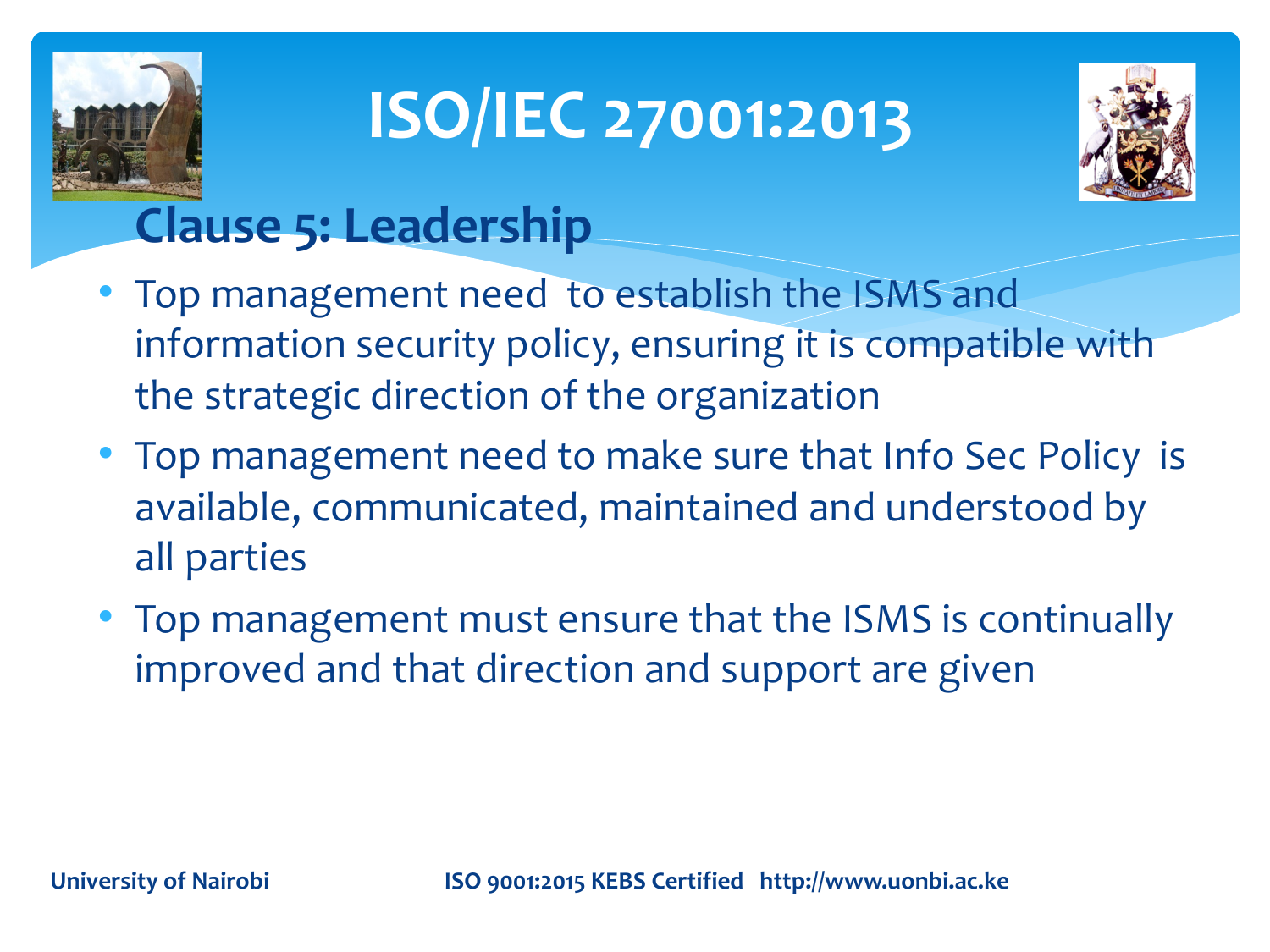



#### **Clause 6: Planning**

- Outlines how and organization plans actions to address risks and opportunities to information
- Focuses on how an organization deals with info security risks
- Guide ISO 31000, the international standard for risk management
- Organizations are required to produce a "Statement of Applicability" (SoA)
- The SoA provides a summary of the decisions an organization has taken regarding risk treatment, the control objectives and controls included/excluded and why
- The need to establish information security objectives

**University of Nairobi ISO 9001:2015 KEBS Certified http://www.uonbi.ac.ke**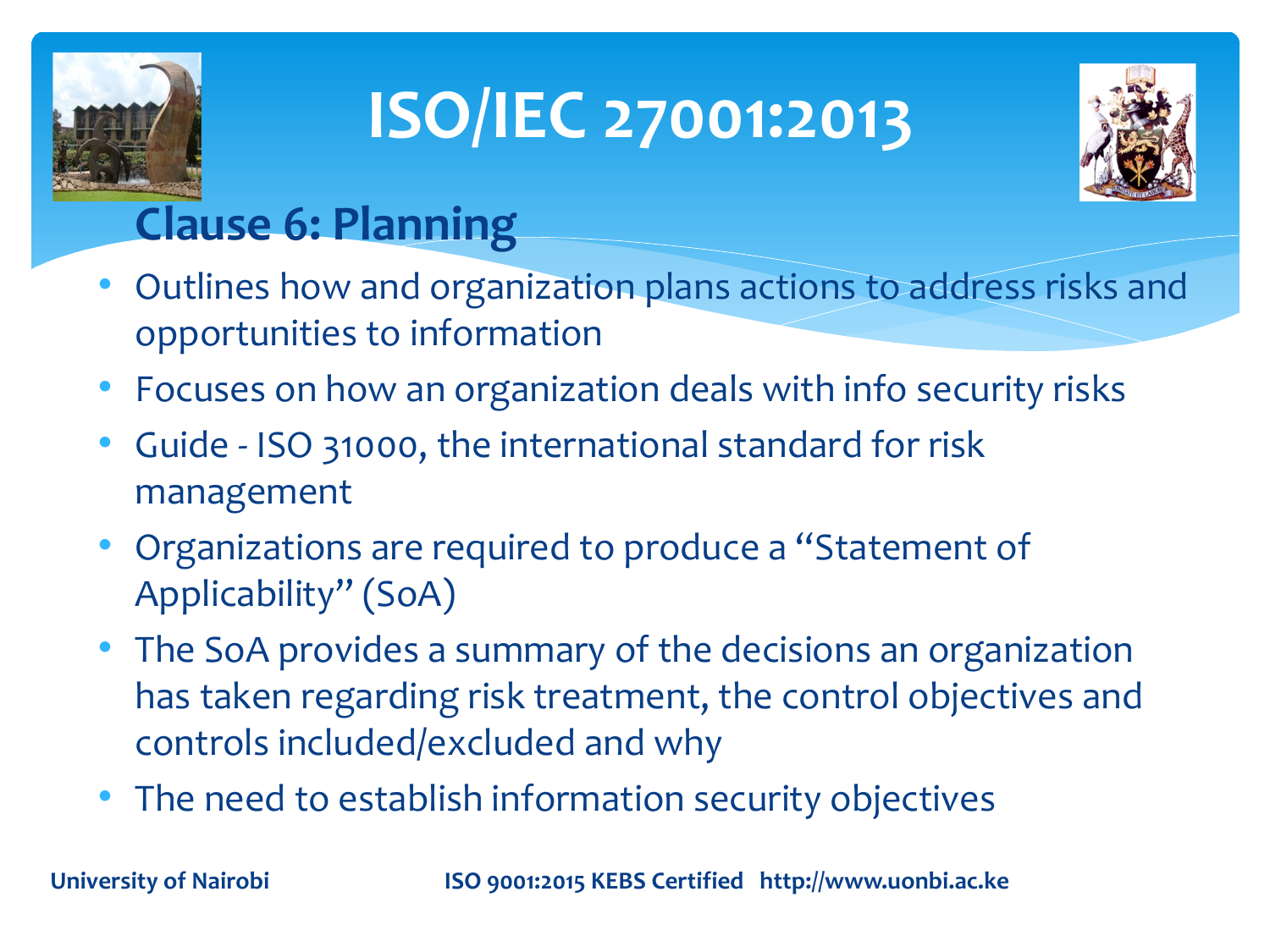



#### **Clause 7: Support**

- This is all about getting the right resources people and infrastructure to establish, implement, maintain and continually improve the ISMS
- It deals with requirements for competence, awareness and communications to support the ISMS
- The organization also needs to ensure that internal and external communications relevant to info security and the ISMS are appropriately communicated
- Organizations need to determine the level of documented information that is necessary to control the ISMS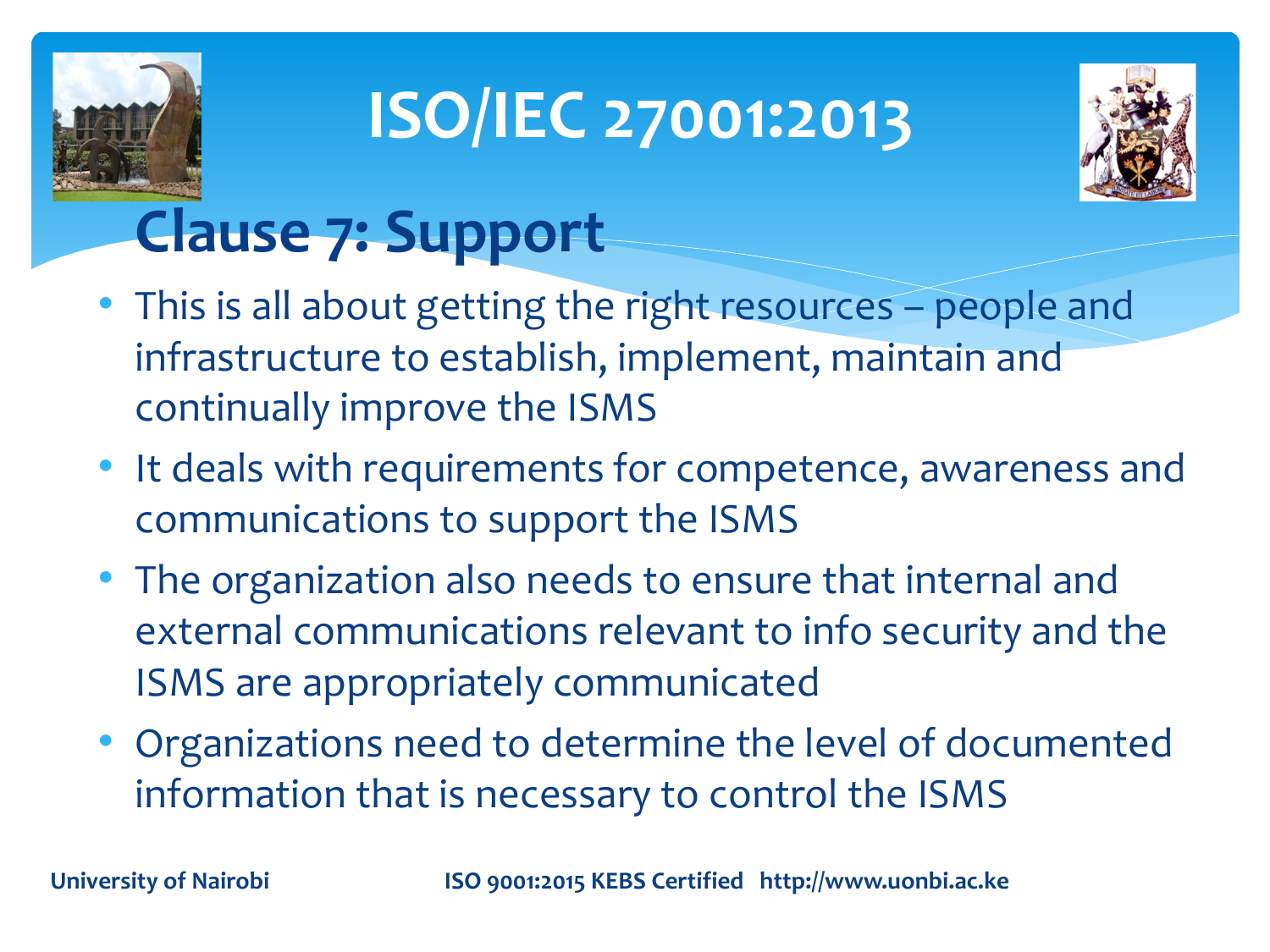



#### **Clause 8: Operation**

- This clause is all about the execution of the plans and processes
- Execution of the actions determined and the achievement of the info security objectives
- Any changes, whether planned or unintended need to be considered here and the consequences of these on the ISMS
- Performance of information security risk assessments at planned intervals
- Implementation of the risk treatment plan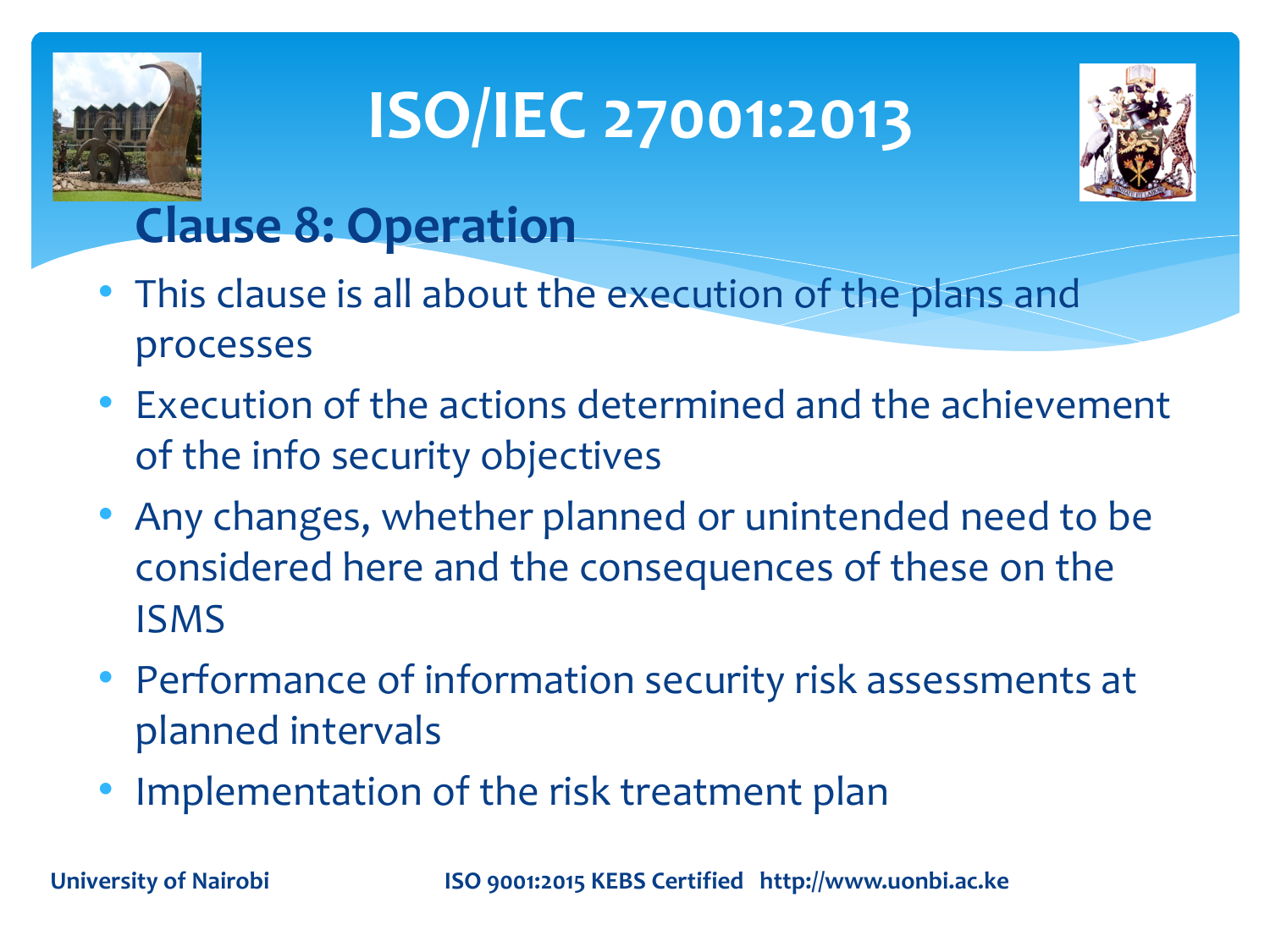



#### **Clause 9: Performance Evaluation**

- This clause is all about monitoring, measuring, analyzing and evaluating an organization's ISMS to ensure that it is effective and remains so
- Internal audits and management reviews will need to be carried out at planned intervals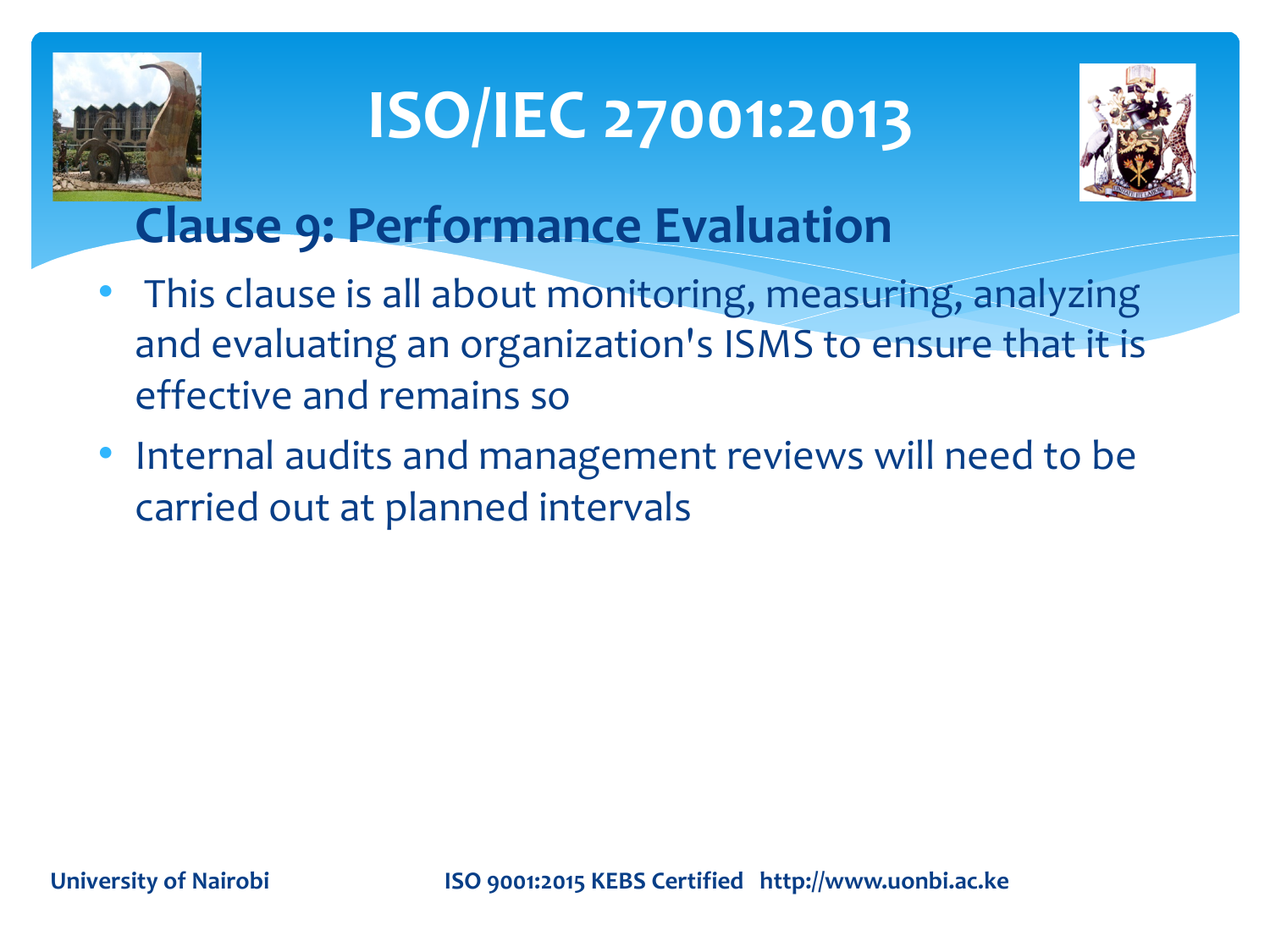



#### **Clause 10: Improvement**

- This is concerned with corrective action requirements how an organization reacts to nonconformities, take action, correct them and deal with the consequences
- An organization is required to show continual improvement of the ISMS